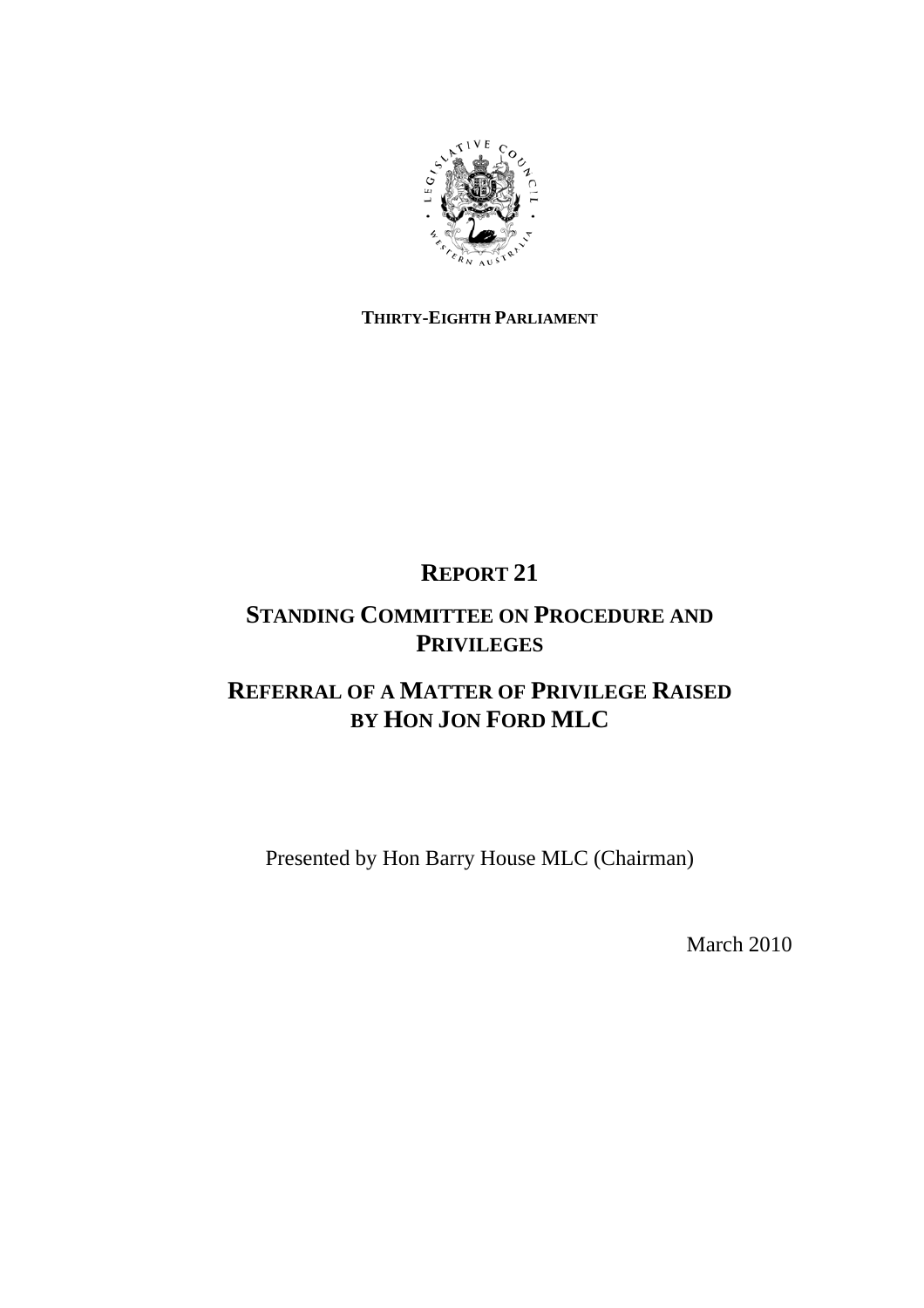## **STANDING COMMITTEE ON PROCEDURE AND PRIVILEGES**

### **Date first appointed:**

24 May 2001

## **Terms of Reference:**

The following is an extract from Schedule 1 of the Legislative Council Standing Orders:

### "**6. Procedure and Privileges Committee**

- 6.1 A *Procedure and Privileges Committee* is established.
- 6.2 The Committee consists of the President and the Chairman of Committees, the Deputy Chairmen of Committees (*all ex officio*), and any members co-opted by the Committee whether generally or in relation to a particular matter. The President is the Chairman, and the Chairman of Committees is the Deputy Chairman, of the Committee.
- 6.3 With any necessary modifications, SO 326A applies to a co-opted member.
- 6.4 The Committee is to keep under review the law and custom of Parliament, the rules of procedure of the House and its committees, and recommend to the House such alterations in that law, custom, or rules that, in its opinion, will assist or improve the proper and orderly transaction of the business of the House or its committees.
- 6.5 Unless otherwise ordered any rule or order under which a matter of privilege stands referred, or is referred, to a committee (however described) for inquiry and report is a reference to the Committee."

### **Members as at the time of this inquiry:**

| Hon Barry House MLC (Chairman)                                                         | Hon Helen Morton MLC                 |
|----------------------------------------------------------------------------------------|--------------------------------------|
| Hon Matt Benson-Lidholm MLC<br>(Deputy Chairman)                                       | Hon Max Trenorden MLC                |
| Hon Michael Mischin MLC                                                                | Hon Ken Travers MLC                  |
| Hon Wendy Duncan MLC (co-opted member)                                                 | Hon Giz Watson MLC (co-opted member) |
| Staff as at the time of this inquiry:                                                  |                                      |
| Malcolm Peacock,<br>Clerk of the Legislative Council                                   | Nigel Lake, Deputy Clerk             |
| Paul Grant, Clerk Assistant (House)                                                    |                                      |
| <b>Address:</b>                                                                        |                                      |
| Parliament House, Perth WA 6000, Telephone (08) 9222 7222<br>lcco@parliament.wa.gov.au |                                      |

Website: http://www.parliament.wa.gov.au

### **ISBN 978-1-921634-13-0**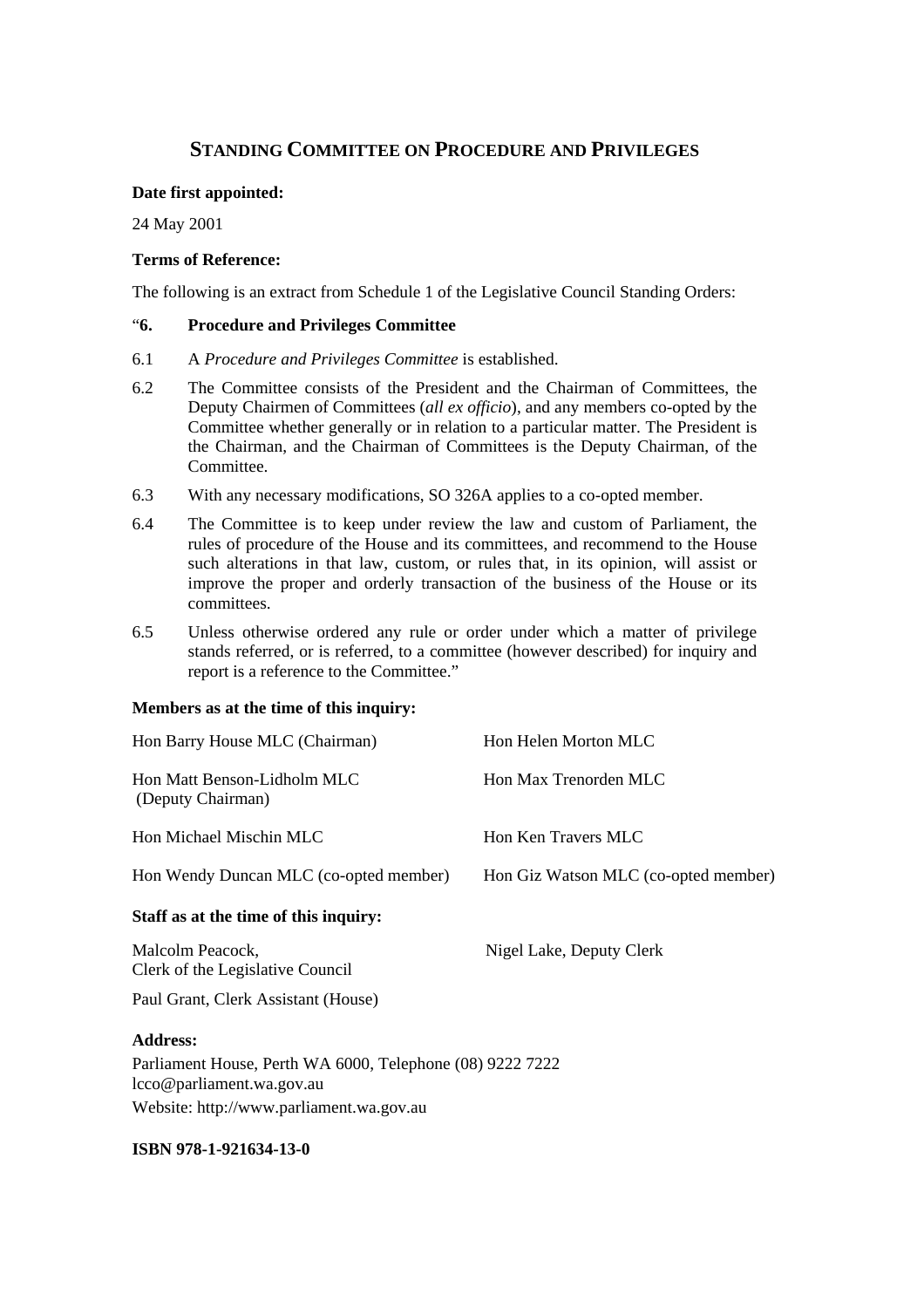# **CONTENTS**

| $\mathcal{D}$                                                   | SERVING A SUMMONS ON A MEMBER OF PARLIAMENT WITHIN THE PRECINCTS OF |  |
|-----------------------------------------------------------------|---------------------------------------------------------------------|--|
|                                                                 |                                                                     |  |
| $\mathcal{R}$                                                   |                                                                     |  |
| 4                                                               |                                                                     |  |
| <b>APPENDIX 1 LETTER TO FREEHILLS FROM THE PRESIDENT OF THE</b> |                                                                     |  |
|                                                                 | APPENDIX 2 LETTER FROM MR STEVEN PENGLIS TO THE PRESIDENT OF        |  |
|                                                                 |                                                                     |  |
|                                                                 | APPENDIX 3 LETTER FROM MR ANTE GOLEM TO HON JON FORD MLC 11         |  |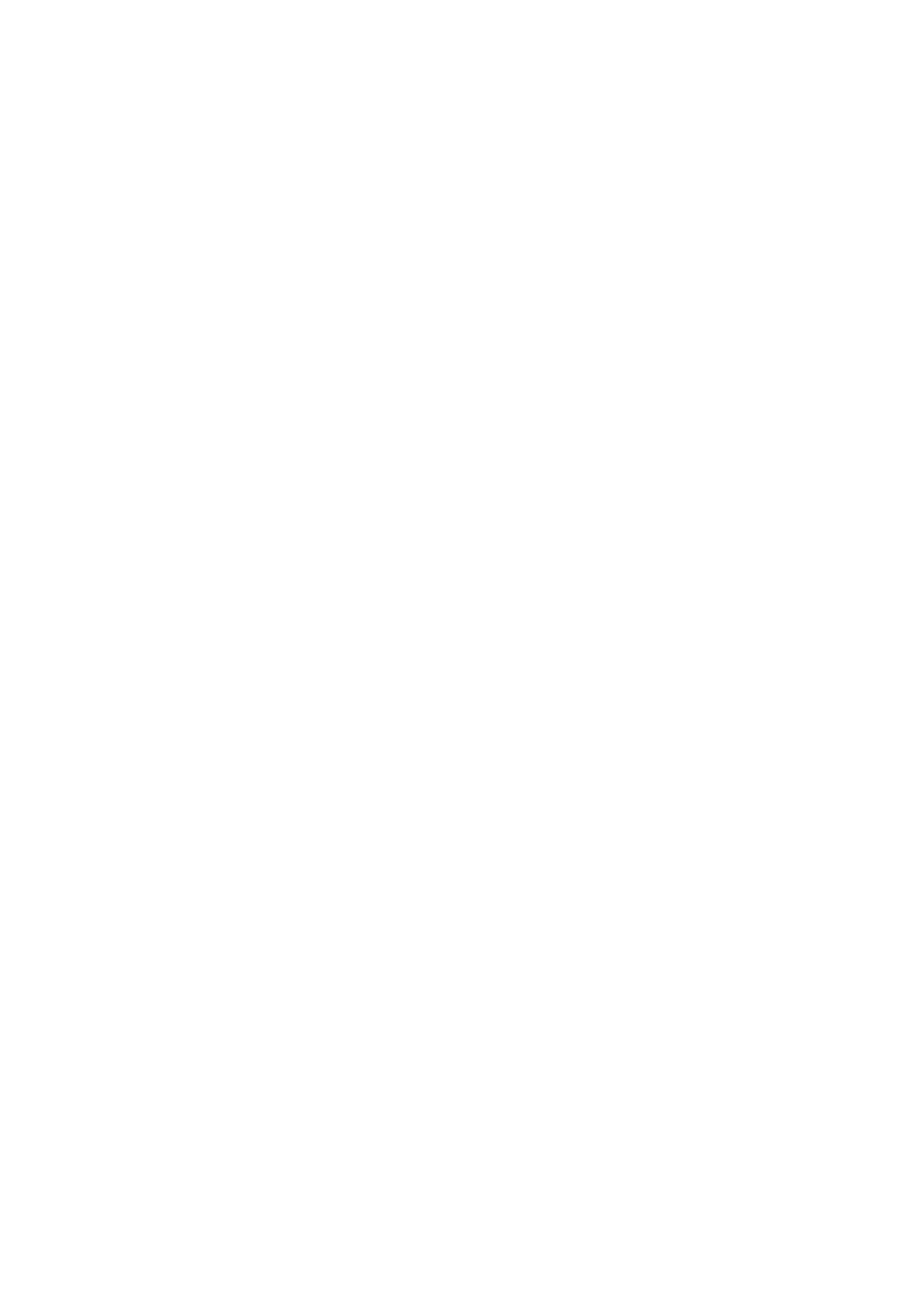#### **REPORT OF THE STANDING COMMITTEE ON PROCEDURE AND PRIVILEGES**

#### **IN RELATION TO THE**

#### **REFERRAL OF A MATTER OF PRIVILEGE RAISED BY HON JON FORD MLC**

#### **1 REFERENCE**

 $\overline{a}$ 

1.1 On Wednesday, 24 March 2010, Hon Jon Ford MLC raised the following matter of privilege in the House pursuant to Standing Order 155:

> *This evening during question time, at about twenty past five, I was informed by one of the parliamentary staff that there was a woman in parliamentary reception who had some papers for me to sign and I*  was asked to go there, to which I complied. When I arrived at *reception there was a young woman there who did not identify herself personally, but identified herself as being a member of the staff of Freehills law firm and that she intended to serve on me a "Witness Summons to Produce a Record or Thing".*

> *I informed the server that, in fact, she could not do that and it was a breach of privilege to which she argued the point. I said, "I don't care about that. You can't serve it on me. However, if you want to come after Parliament is finished tonight or before 10 o'clock tomorrow morning, I'll make myself available." She said that she had been advised by her supervisor that she could serve it on my staff. To that end, I told her that my staff were actually in Newman, so she could help herself. She said that she understood that she could actually give the summons to a member of my staff and that they could serve it on me. I told her that I did not know about that, but I would see her at 10 o'clock tomorrow. I made the point that I was not trying to be obstructionist and that there were actual rules of privilege to be followed. At that stage my staff member, Mr Dennis Liddelow, was called to reception and he was served with the document, which he presented to me.*<sup>1</sup>

1.2 In accordance with Standing Order 155(4), the President was required to rule whether the matter was one affecting the privileges of the House under the *Parliamentary Privileges Act 1891*.

<sup>1</sup> Hon Jon Ford MLC, Western Australia, Legislative Council, *Parliamentary Debates (Hansard),*  24 March 2010, pp1016-1017.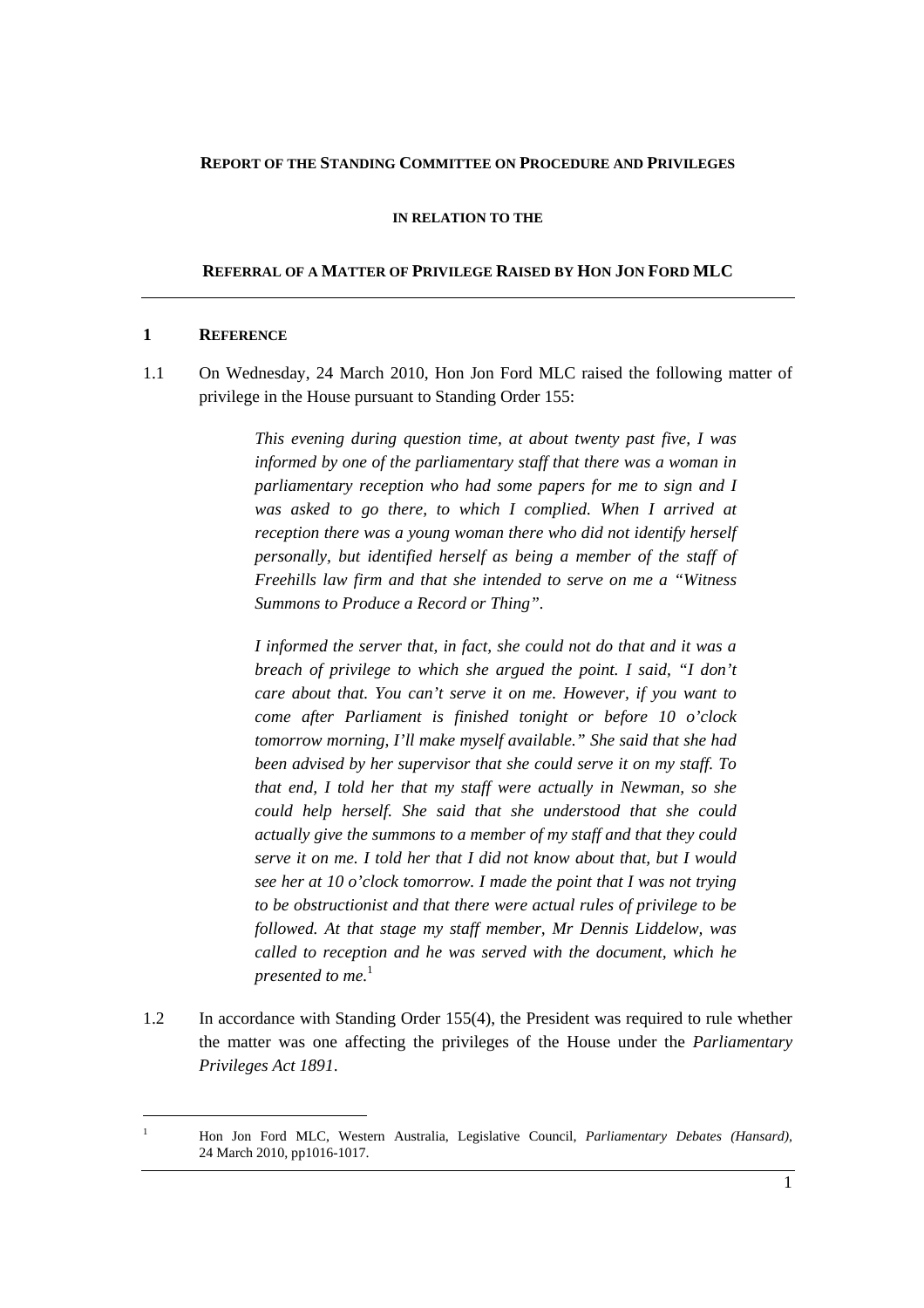- 1.3 On 25 March 2010, the President ruled that the matter was one affecting the privileges of the House.<sup>2</sup> In making his ruling, the President referred to page 125 of the  $21<sup>st</sup>$ Edition of Erskine May's *Parliamentary Practice*, which states that the serving or executing of a civil or criminal process within the precincts of a House of Parliament while the House is sitting, without obtaining the leave of the House, is a contempt.
- 1.4 On receipt of the President's ruling, the House passed the following resolution:
	- *(1) That the Standing Committee on Procedure and Privileges inquire into and report on the attempted serving of a summons on a member during a sitting of the house; and*
	- *(2) That Hon Jon Ford MLC be excused as a member of the committee for the purposes of this inquiry.*

### **2 SERVING A SUMMONS ON A MEMBER OF PARLIAMENT WITHIN THE PRECINCTS OF PARLIAMENT WHILST THE HOUSE IS SITTING**

- 2.1 Section 36 of the *Constitution Act 1889* provides that it shall be lawful for the Legislature of the Colony, by any Act to define the privileges, immunities, and powers to be held, enjoyed, and exercised by the Legislative Council and Legislative Assembly, and by the members thereof respectively.
- 2.2 Pursuant to s 1 of the *Parliamentary Privileges Act 1891*, the privileges of the two houses of the Western Australian Parliament are the same as those of the United Kingdom House of Commons as at 1 January 1989, subject to any modification thereto by operation of the *Parliamentary Privileges Act 1891.*
- 2.3 In its 1999 report, the United Kingdom Joint Committee on Parliamentary Privilege noted the following:

## *Service of court documents within the precincts*

 *334. Service of court documents such as writs and orders within the precincts of the House on a day when the House is sitting, but not otherwise, has long been regarded as a contempt, as tending to obstruct or impede the House in its functions. The main purpose of this rule nowadays is to protect members and others who attend either House from service within the House being used for publicity seeking purposes. Such activity would be an abuse of the precincts of Parliament.* 

 $\overline{a}$ 

<sup>2</sup> Hon Barry House MLC, President, Western Australia, Legislative Council, *Parliamentary Debates (Hansard),* 25 March 2010, p1024.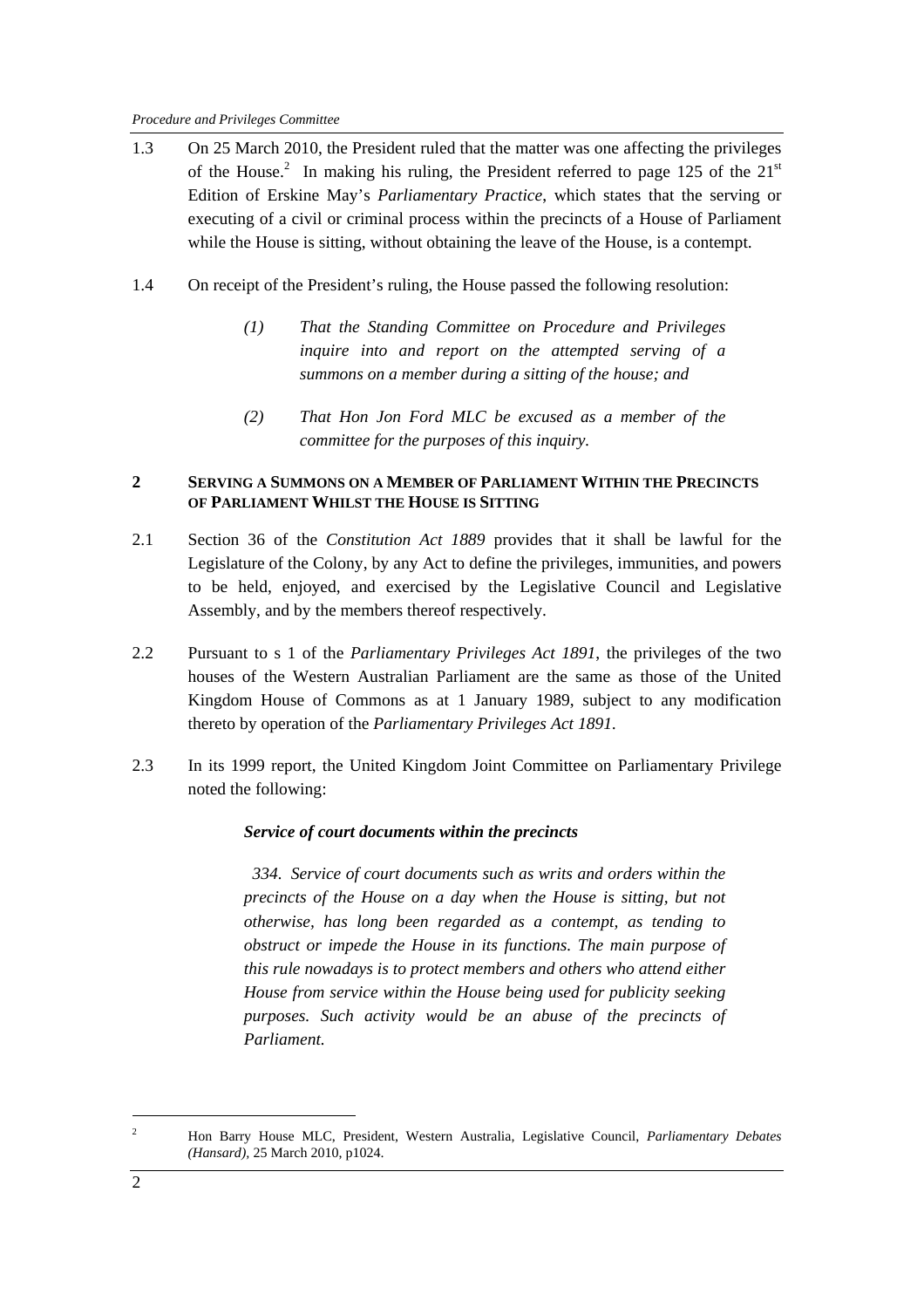*335. The Joint Committee considers the present rule does not impede the administration of justice. If personal service elsewhere is difficult, other alternatives, such as postal service or substituted service, are readily available.*<sup>3</sup> 

- 2.4 The incident outlined in the matter referred by Hon Jon Ford MLC is not without precedent in this House.
- 2.5 On Wednesday, 11 November 1992, Hon John Halden MLC moved the following motion in the House:

*At 5.58pm this evening, I was served with a writ of summons by one Harry Williams within the precincts of this House and I move -* 

> *That this House adjudges Harry Williams guilty of a contempt of this House and requires him to apologize in writing addressed to this House and delivered to the Clerk at Parliament House not later than 6.00pm on Thursday, November 12 1992.*<sup>4</sup>

- 2.6 On 12 November 1992 the Deputy President ruled, based on the above-stated reference to the 21st Edition of Erskine May's *Parliamentary Practice*, that if the circumstances stated in the adjourned motion of Hon John Halden MLC were correct, then the motion adjudging Mr Williams guilty of contempt was in order.<sup>5</sup> The debate on the motion was resumed and adjourned to 24 November 1992. Prior to the conclusion of the debate on the motion, the President tabled a letter of apology to the President and Members of the Legislative Council from Mr Williams.<sup>6</sup> The motion was subsequently carried, but no further action was taken.<sup>7</sup>
- 2.7 The Queensland Parliament dealt with a similar situation in 1999. Mrs Dorothy Pratt MLA was served with a subpoena within the precincts of the Parliament, requiring her to appear in a case before the Supreme Court of Queensland. The subsequent findings and recommendations of the Queensland Parliament's Members' Ethics and Parliamentary Privileges Committee included the following comments:

 $\overline{a}$ 

<sup>3</sup> United Kingdom, House of Commons and House of Lords, Joint Committee on Parliamentary Privilege, Report 1, *Parliamentary Privilege,* 30 March 1999, paras 334 and 335.

<sup>4</sup> Parliament of Western Australia, *Votes and Proceedings 1992, 4th Session of 33rd Parliament, Vol. 1,*  Legislative Council, 11 November 1992, p477.

<sup>5</sup> Ibid, 12 November 1992, p486.

<sup>6</sup> Ibid, 24 November 1992, p501. Hon Clive Griffiths MLC, President, Western Australia, Legislative Council, *Parliamentary Debates (Hansard),* 24 November 1992, p6904.

<sup>7</sup> Ibid.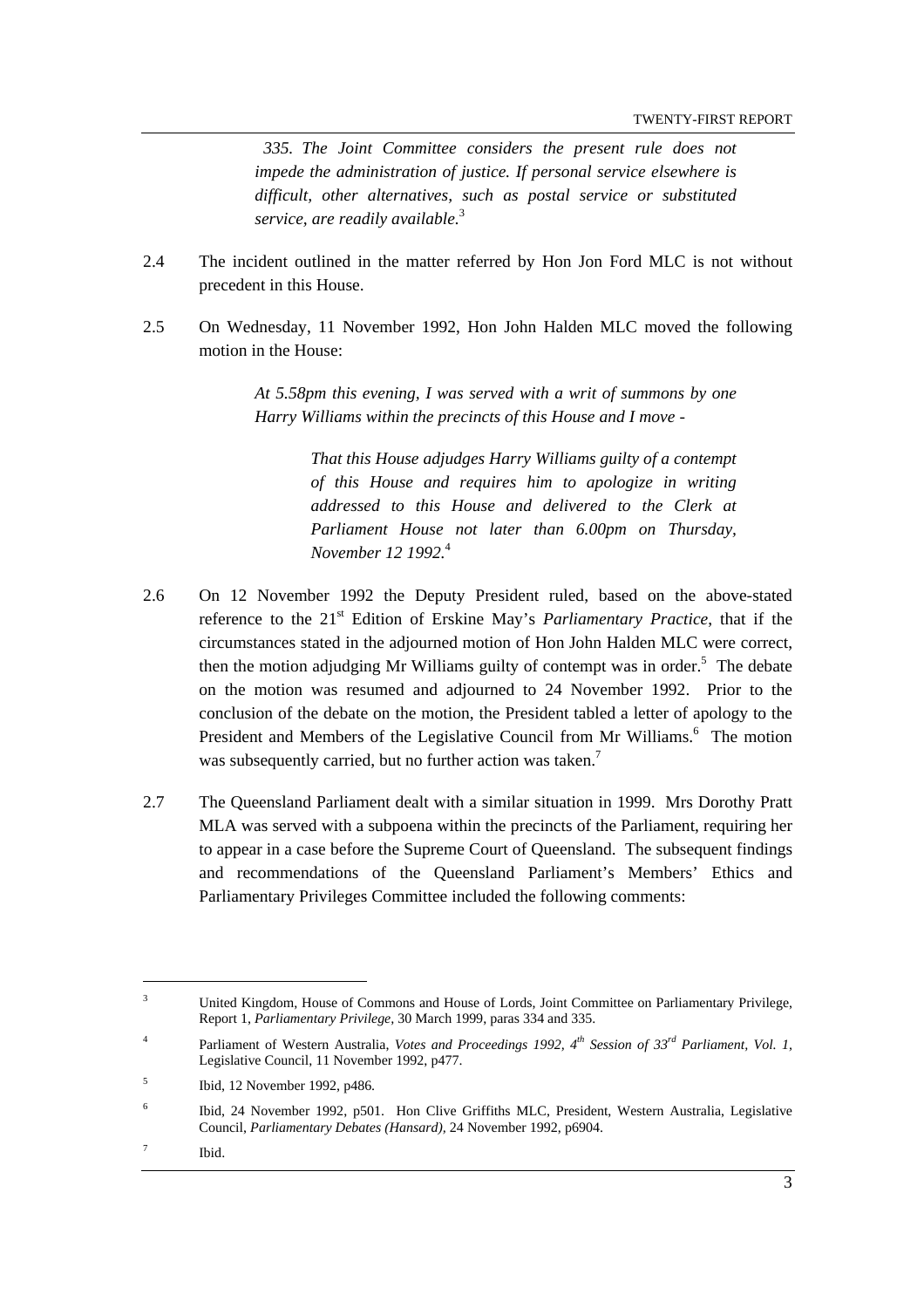*The committee wishes to point out that members are not immune from service of legal process out of a Court of record. Rather, when and where service is effected is material to whether it constitutes an affront to the dignity of the House and ought to be treated as a contempt.* 

*The term "precincts of Parliament" may be defined as the area within which the authority of the House and of the Speaker on behalf of the House, may be exercised.* 

*The Committee finds that Mr Terry Sharples committed a contempt of the Legislative Assembly in serving a subpoena on Mrs D Pratt MLA within the Parliamentary precincts on 3 March 1999, when the House was sitting. Mr Sharples was assisted in this contempt by Mr Ted Briggs.* 

*The Committee recognises that Mr Sharples, Mr Briggs and Mrs Pratt were all unaware at the time that it was not appropriate and a contempt to serve a summons on the Parliamentary precincts when the House was sitting.* 

*In the circumstances, the committee recommends that the Assembly take no further action in respect of the matter.*<sup>8</sup>

### **3 THE PROCEDURE ADOPTED BY THE COMMITTEE**

- 3.1 The Procedure and Privileges Committee (**the Committee**) met on 25 March 2010 and resolved to send a letter to Mr Jason Ricketts, the partner heading the Perth office of the Freehills law firm (**Appendix 1**), seeking answers to the following questions:
	- *(1) Did a person acting for, or on behalf of, Freehills attempt to serve a summons on Hon. Jon Ford MLC at Parliament House, Perth on Wednesday, 24 March 2010?*
	- *(2) If "yes" to (1)* 
		- *(a) what is the name and contact details of that person;*
		- *(b) in what capacity was that person acting;*
		- *(c) on whose instruction or at whose direction was that person acting; and*

 $\overline{a}$ 

<sup>8</sup> Queensland, Legislative Assembly, Members' Ethics and Parliamentary Privileges Committee, Report 31, *Report on a Matter of Privilege - Matter Referred to the Committee on 25 March 1999,* 27 May 1999, para 8.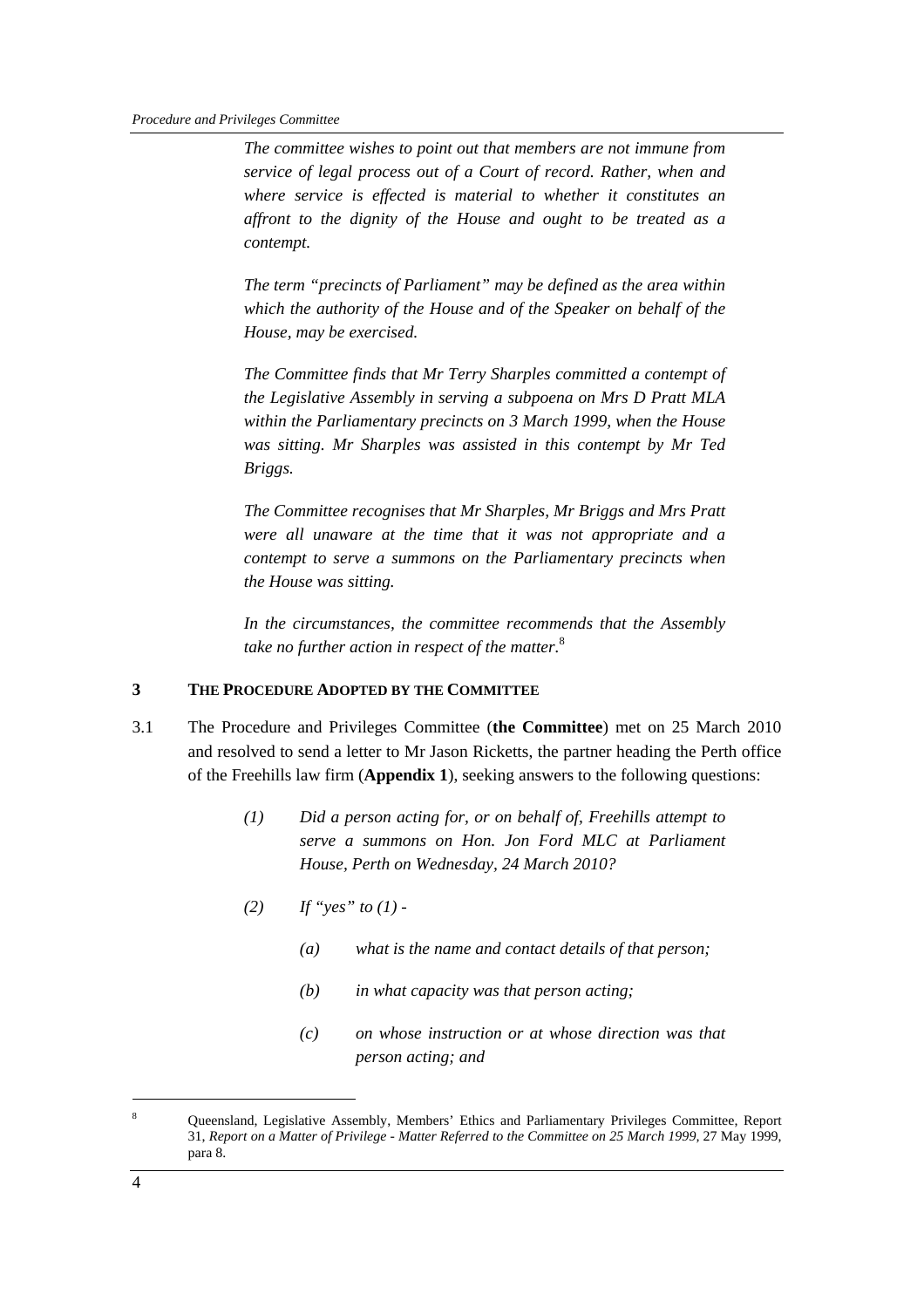## *(d) what is the name and contact details of the person or persons who issued those instructions or made those directions?*

- 3.2 On 26 March 2010 the President received an emailed letter from Mr Steven Penglis, the partner at Freehills law firm who was responsible for the conduct of the proceedings for which the summons was sought to be served (**Appendix 2**). Mr Penglis provided answers to the above requested questions, which indicate that Mr Ante Golem, a senior associate at Freehills law firm was the person ultimately responsible for the attempt to serve the summons on Hon Jon Ford MLC within the parliamentary precinct during a sitting of the House. The letter from Mr Penglis also attaches a letter of apology to the Legislative Council written by Mr Ante Golem. Mr Golem also sent a letter of apology to Hon Jon Ford MLC (**Appendix 3**).
- 3.3 Mr Penglis states in his letter that he will take steps to ensure that the impropriety of attempting to serve a summons at Parliament House is well understood by all members of the Freehills law firm's litigation section in Perth.

### **4 CONCLUSION**

- 4.1 The Committee finds that an attempt was made to serve a summons in relation to court proceedings on Hon Jon Ford MLC within the precincts of the Parliament during a sitting of the House.
- 4.2 The Committee finds that Mr Ante Golem, Senior Associate, Freehills law firm was responsible for the attempt to serve the summons.
- 4.3 The Committee finds that the attempt to serve the summons on Hon Jon Ford MLC within the precincts of the Parliament during a sitting of the House was a contempt of the House.
- 4.4 The Committee, however, notes that prompt, written apologies addressed to both Hon Jon Ford MLC and the Legislative Council were received from Mr Golem.
- 4.5 The Committee accepts that Mr Golem now understands the impropriety of his actions, and notes Mr Penglis' undertaking at paragraph 3.3.
- 4.6 The Committee also notes that the Committee's correspondence referred to in paragraph 3.1 was forwarded to Hon Jon Ford MLC, which constitutes a further breach of privilege.
- 4.7 The Committee is of the view that no further action is required.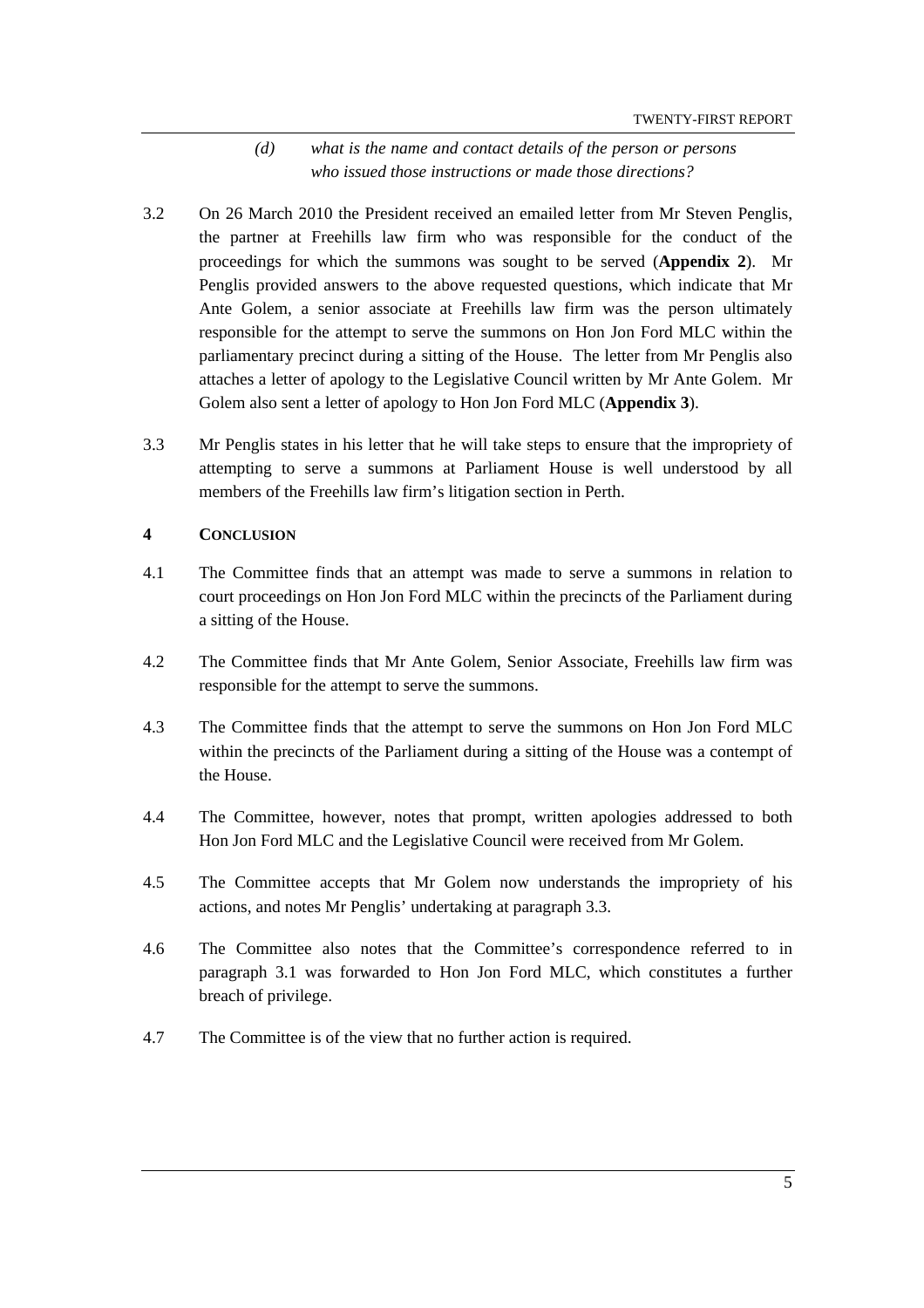*Procedure and Privileges Committee* 

**Recommendation 1: The Committee recommends that no further action be taken with respect to the attempted serving of a summons in relation to court proceedings on Hon Jon Ford MLC within the precincts of Parliament during a sitting of the House.** 

**Hon Barry House MLC Chairman**

**\_\_\_\_\_\_\_\_\_\_\_\_\_\_\_\_\_\_\_\_\_** 

**31 March 2010**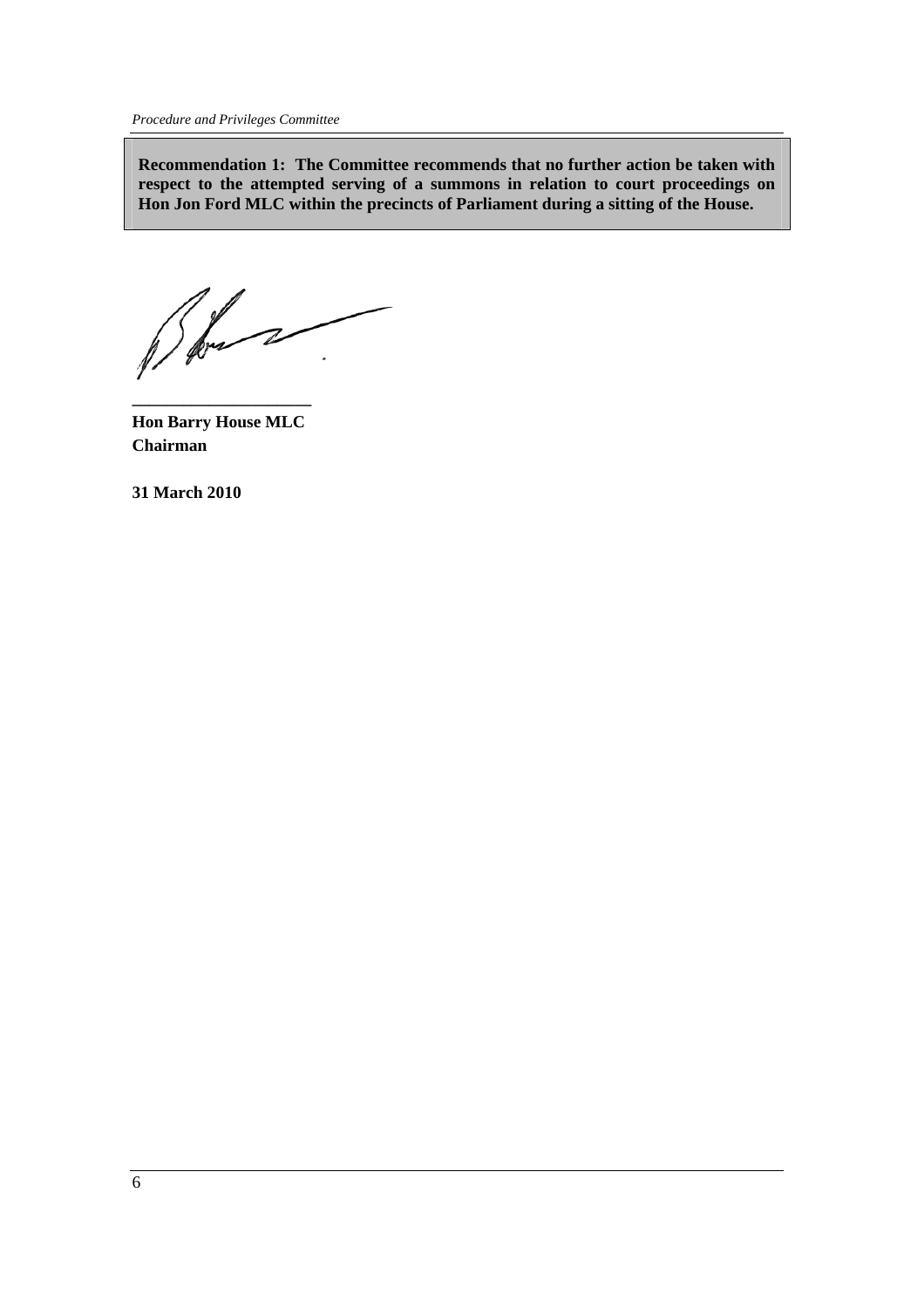## **APPENDIX 1**

# **LETTER TO FREEHILLS FROM THE PRESIDENT OF THE LEGISLATIVE COUNCIL DATED 25 MARCH 2010**



#### STANDING COMMITTEE ON PROCEDURE AND PRIVILEGES

25 March 2010

Mr Jason Ricketts Partner and Head of Perth Office Freehills Level 36 QV. 1 Building 250 St Georges Terrace PERTH WA 6000

Dear Mr Ricketts,

#### Reference from the Legislative Council - Matter of Parliamentary Privilege

During the proceedings of the Legislative Council yesterday, Hon. Jon Ford MLC advised the House that a person had attempted to serve a summons on him at Parliament House earlier that day. The House has now considered this matter and agreed to the following resolution -

That the Standing Committee on Procedure and Privileges inquire into and report on the attempted serving of a summons on a Member during a sitting of the House.

The Procedure and Privileges Committee requires your assistance with its inquiry, and in particular seeks your written response to the following questions:

- Did a person acting for, or on behalf of, Freehills attempt to serve a summons on Hon. Jon Ford  $(1)$ MLC at Parliament House, Perth on Wednesday, 24 March 2010?
- $(2)$ If "yes" to  $(1)$ 
	- what is the name and contact details of that person;  $(a)$
	- $(b)$ in what capacity was that person acting;
	- on whose instruction or at whose direction was that person acting; and  $(c)$
	- what is the name and contact details of the person or persons who issued those instructions  $(d)$ or made those directions?

Please arrange for your written response to be directed and delivered to me at Parliament House prior to 12 noon on Tuesday, 30 March 2010.

Yours sincerely

Hon. Barry House, MLC President of the Legislative Council Chairman of the Procedure and Privileges Committee

erliament of Western Australia:Legislative Council:Parliamentary Ctees:AA Procedure and Privileges Committee:Ctee Management:Corre ondence on all 100325 let 002 xx d DOC - A30920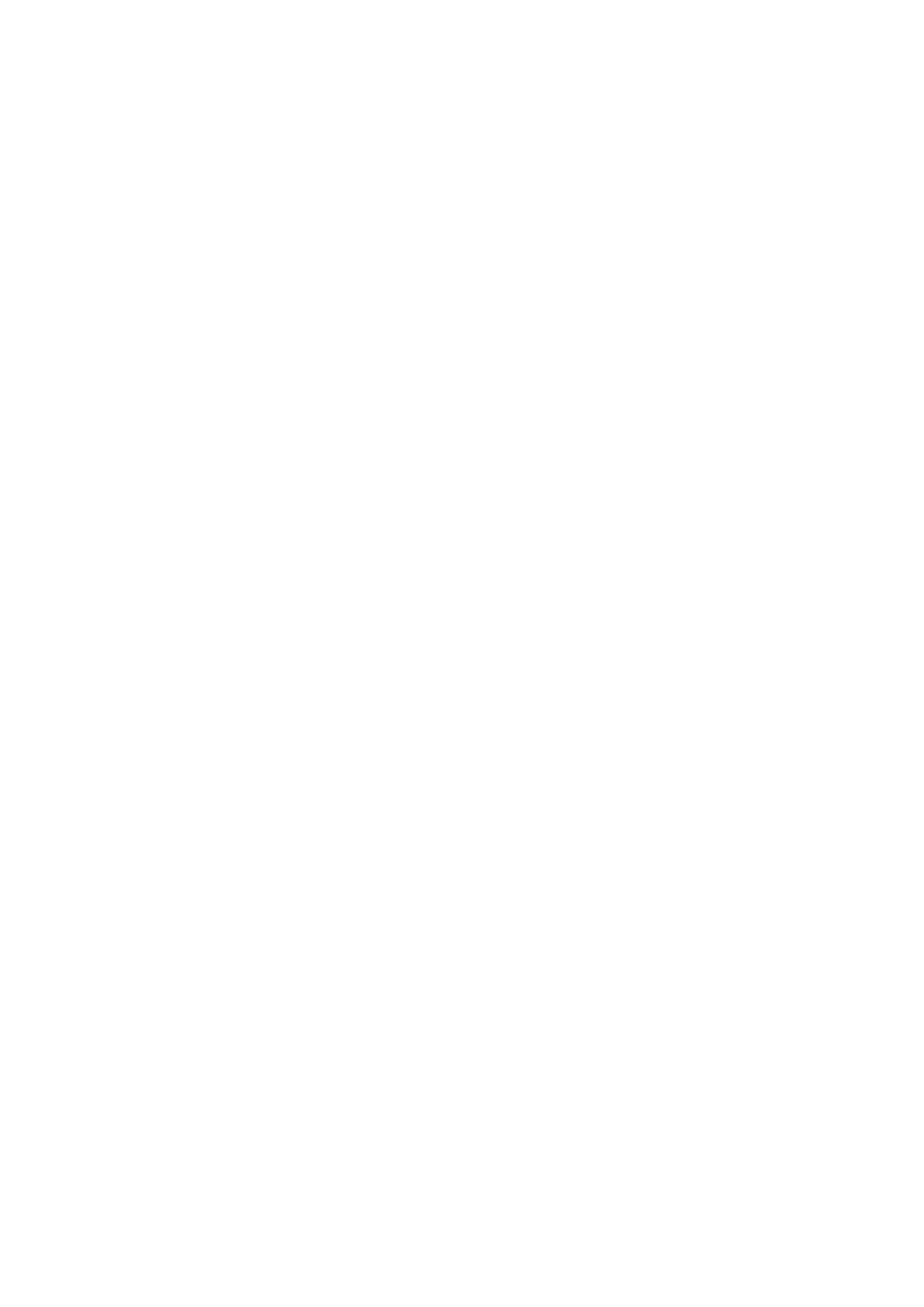## **APPENDIX 2**

# **LETTER FROM MR STEVEN PENGLIS TO THE PRESIDENT OF THE LEGISLATIVE COUNCIL**

# Freehills

Han.Barry House MLC The President of the Legislative Council Chairman of the Procedure and Privileges Committee Parliament House Harvest Terrace PERTH WA 6000

26 March 2010 Matter 81554725 By email

Oear Sir

#### Reference from the Legislative Council - Matter of Parliamentary **Privilege**

I refer to your letter dated 25 March 2010 to Mr Ricketts.

The answer to your questions are as follows (using the same paragraph numbering):

- (1) Yes.
- (2)(a) Michelle Guy, Graduate, Freehills.
- $(2)(b)$ Process server.
- $(2)(c)$ Ante Golem.
- (2)(d) Mr Golem can be contacted care of this office.

I am the Partner responsible for the conduct of the matter in respect of which the Summons was sought to be served. I was unaware that it was intended to seek to serve the Honourable Member at Parliament House and wrongly assumed that Mr Golem was aware that appropriate arrangements would need to be made to serve the Honourable Member as il would be improper to seek to serve him at Parliament House.

I have spoken to Mr Golem about the matter. Endosed herewith is a letter to you from Mr Golem as well as a copy of a letter Mr Golem has sent to the Honourable Member. We are also providing a copy of this letter to the Honourable Member.

In addition to the above I will also now take steps to ensure that the impropriety of attempting to serve a summons at Parliament House (and other places such as in Court) is well understood by all members of Freehills litigation section here in Perth.

I trust that the above and enclosed is sufficient for your purposes. Notwithstanding, please feel free to contact me should you have any further queries.

Yours sincerely

5

**Steven Penglis** Partner **Freehill**s

+61 a 17724 +61419767724 steven.penglis@freehills.com

Doc 4537753.3

(CV.1 Building 250 St Georges Terrace Perth WA 6000 Australia Telephone +61 8 9211 7777 Facsimile +61 8 9211<br>GPO Box U1942 Perth WA 6845 Australia www.freehills.com DX 104 Perth<br>Sydney Melbourne Perth Brisbane Singapore Co

Telephone +61 8 9211 7777 Facsimile +61 8 9211 7878<br>www.freehills.com DX 104 Perth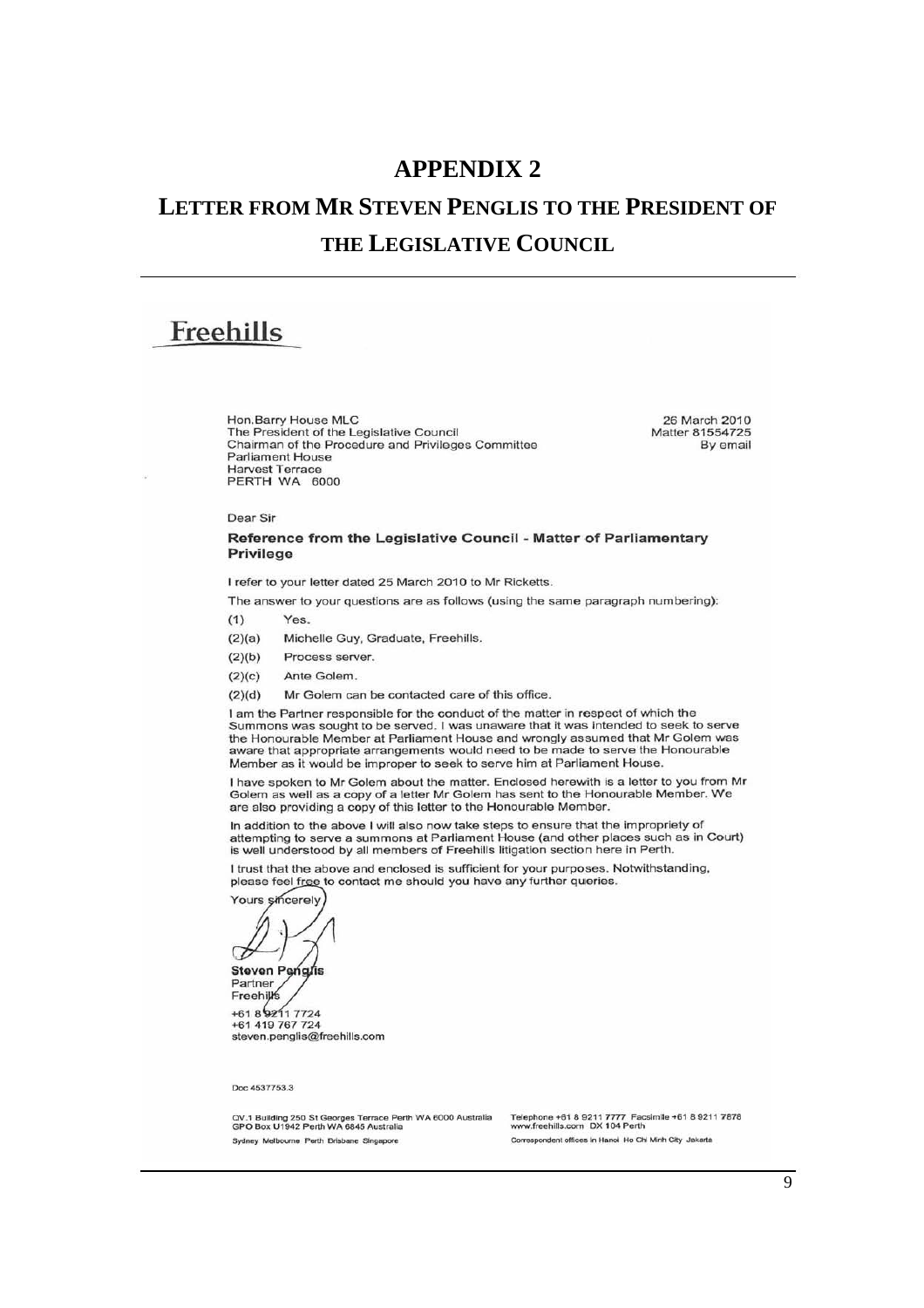# Freehills

The President of the Legislative Council Chairman of the Procedure and Privileges Committee **Parliament House Harvest Terrace** PERTH WA 6000

26 March 2010 Matter 81554725 By email

Dear Sir

#### Reference from the Legislative Council - Matter of Parliamentary Privilege

I refer to your letter dated 25 March 2010 to Mr Ricketts.

I sincerely apologise to the Legislative Council for my actions in causing a summons to be served on the Honourable Jon Ford MLC at Parliament House.

I have also written to the Honourable Jon Ford personally in relation to this matter. Enclosed is a copy of my letter.

I now understand the impropriety of my actions and undertake to never cause this to occur in the future.

Yours sincerely

**Ante Golem** Senior Associate Freehills

+61 8 9211 7542 +61 437 001 204 ante.golem@freehills.com

Doc 4537929.1

QV.1 Building 250 St Georges Terrace Perth WA 6000 Australia<br>GPO Box U1942 Perth WA 6845 Australia Sydney Melbourne Perth Brisbane Singapore

Telephone +61 8 9211 7777 Facsimile +61 8 9211 7878<br>www.freehills.com DX 104 Perth Correspondent offices in Hanoi Ho Chi Minh City Jakarta